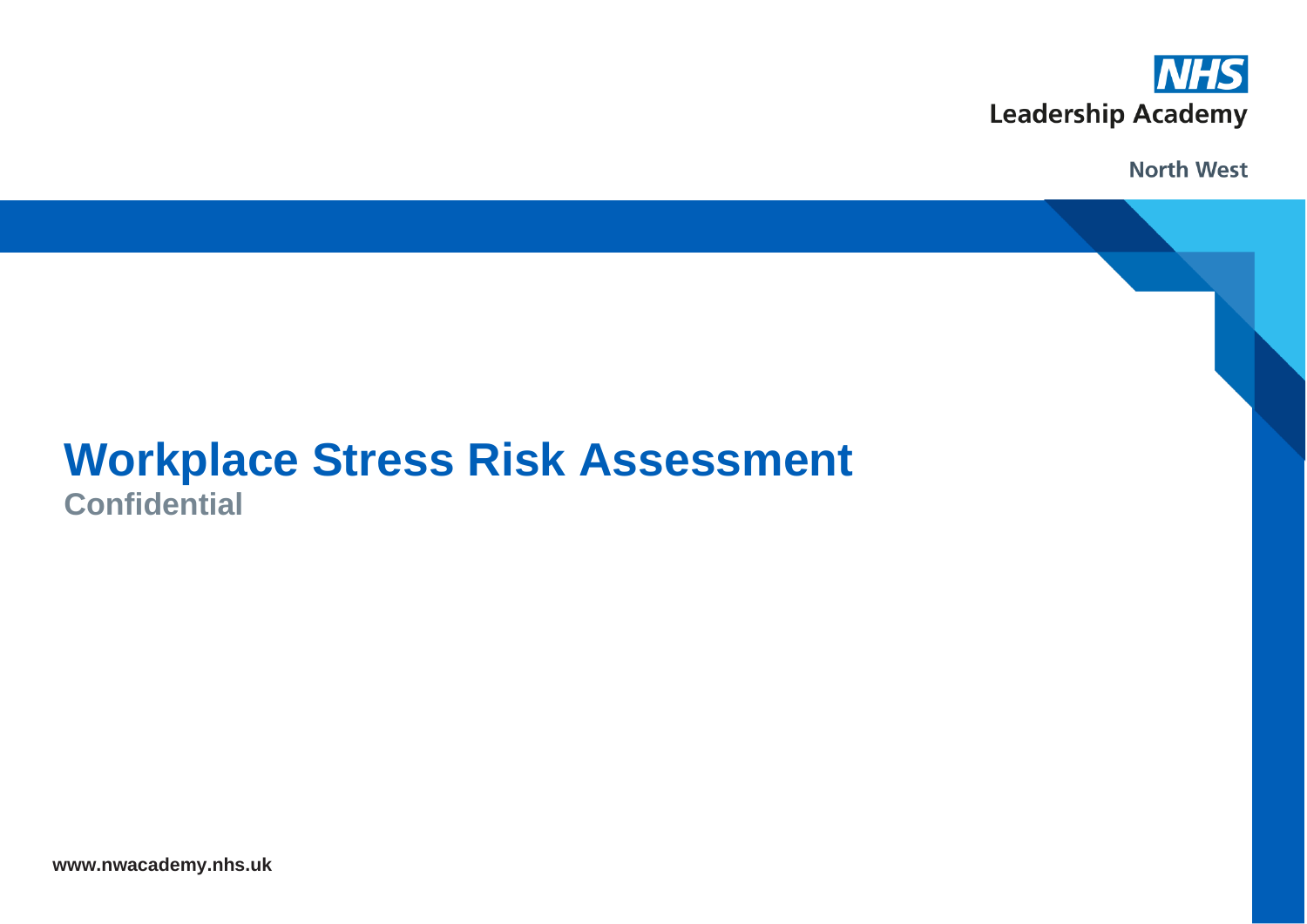## **Workplace Stress Risk Assessment**

| Individual being assessed  |  |                    |  |
|----------------------------|--|--------------------|--|
| <b>Responsible manager</b> |  |                    |  |
| <b>Date</b>                |  | <b>Review Date</b> |  |

For each of the following categories (1-6), identify what might have the potential to cause stress and identify what might remove or control these stressors.

| 1. DEMANDS OF THE JOB (e.g., workload, work patterns, work environment)                                                                                                                                                                          |                                                                              |                                                                                 |                             |                       |  |  |
|--------------------------------------------------------------------------------------------------------------------------------------------------------------------------------------------------------------------------------------------------|------------------------------------------------------------------------------|---------------------------------------------------------------------------------|-----------------------------|-----------------------|--|--|
| What might cause work related<br>stress?                                                                                                                                                                                                         | What is already being done to remove<br>or keep the risk as low as possible? | What more needs to be done<br>to remove or keep the risk as<br>low as possible? | When will it<br>be done by? | Responsible<br>person |  |  |
| e.g., unachievable work demands in relation to<br>contracted hours of work, skills and abilities are not<br>matched to the job demands, demands have not been<br>designed to be within the abilities of staff concerns<br>about work environment |                                                                              |                                                                                 |                             |                       |  |  |
| 2. CONTROL (how much say a person has over how they do their work)                                                                                                                                                                               |                                                                              |                                                                                 |                             |                       |  |  |
| What might cause work related<br>stress?                                                                                                                                                                                                         | What is already being done to remove<br>or keep the risk as low as possible? | What more needs to be done<br>to remove or keep the risk as<br>low as possible? | When will it<br>be done by? | Responsible<br>person |  |  |
| e.g., little control over work pace, no consultation<br>about work patterns, inflexible work breaks, little<br>encouragement to use initiative or develop skills to<br>undertake new or challenging work                                         |                                                                              |                                                                                 |                             |                       |  |  |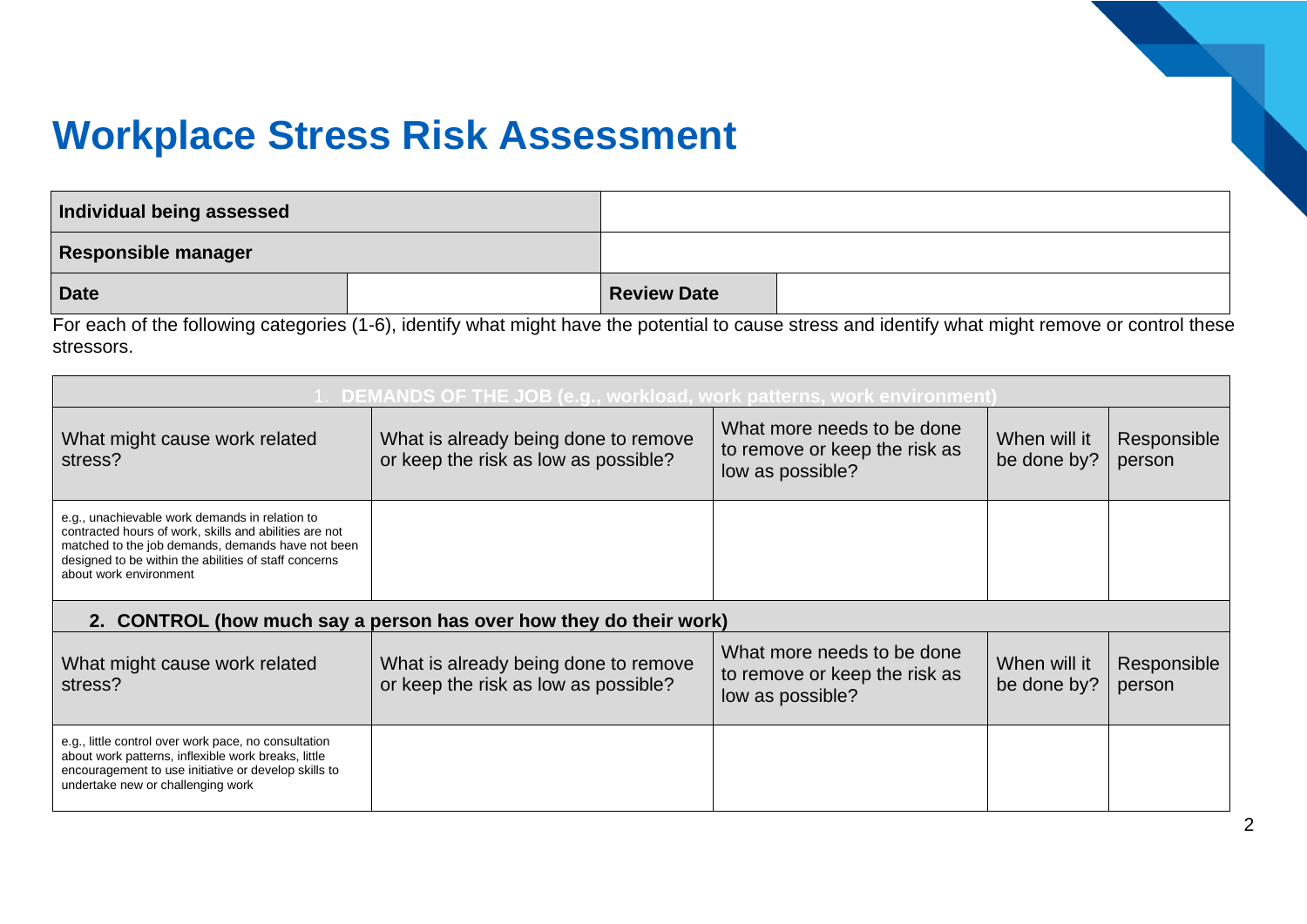| 3. SUPPORT to do the job (e.g., encouragement, line management, colleagues, resources provided by the organisation)                                                                                                                                                 |                                                                              |                                                                                 |                             |                       |  |
|---------------------------------------------------------------------------------------------------------------------------------------------------------------------------------------------------------------------------------------------------------------------|------------------------------------------------------------------------------|---------------------------------------------------------------------------------|-----------------------------|-----------------------|--|
| What might cause work related<br>stress?                                                                                                                                                                                                                            | What is already being done to remove<br>or keep the risk as low as possible? | What more needs to be done<br>to remove or keep the risk as<br>low as possible? | When will it<br>be done by? | Responsible<br>person |  |
| e.g., inadequate policies and procedures to support<br>individuals, little encouragement from managers or<br>peers to provide support to colleagues, limited<br>knowledge of how to access support                                                                  |                                                                              |                                                                                 |                             |                       |  |
| 4. RELATIONSHIPS (e.g., promoting positive working to avoid conflict, dealing with unacceptable behaviour)                                                                                                                                                          |                                                                              |                                                                                 |                             |                       |  |
| What might cause work related<br>stress?                                                                                                                                                                                                                            | What is already being done to remove<br>or keep the risk as low as possible? | What more needs to be done<br>to remove or keep the risk as<br>low as possible? | When will it<br>be done by? | Responsible<br>person |  |
| e.g., behaviours which cause conflict are not<br>addressed, little sharing of information relevant to ones<br>work, limited awareness of policies and procedures to<br>address unacceptable behaviour at work and how to<br>report it                               |                                                                              |                                                                                 |                             |                       |  |
| 5. ROLE (do people understand their role within the organisation, are they clear about their role and does the organisation<br>ensure that the person doesn't have conflicting roles)                                                                               |                                                                              |                                                                                 |                             |                       |  |
| What might cause work related<br>stress?                                                                                                                                                                                                                            | What is already being done to remove<br>or keep the risk as low as possible? | What more needs to be done<br>to remove or keep the risk as<br>low as possible? | When will it<br>be done by? | Responsible<br>person |  |
| e.g., requirements placed on individual is incompatible<br>with skills, limited understanding of role and<br>responsibilities, work requirements are unclear, limited<br>awareness about how to raise concerns or conflicts<br>within own role and responsibilities |                                                                              |                                                                                 |                             |                       |  |